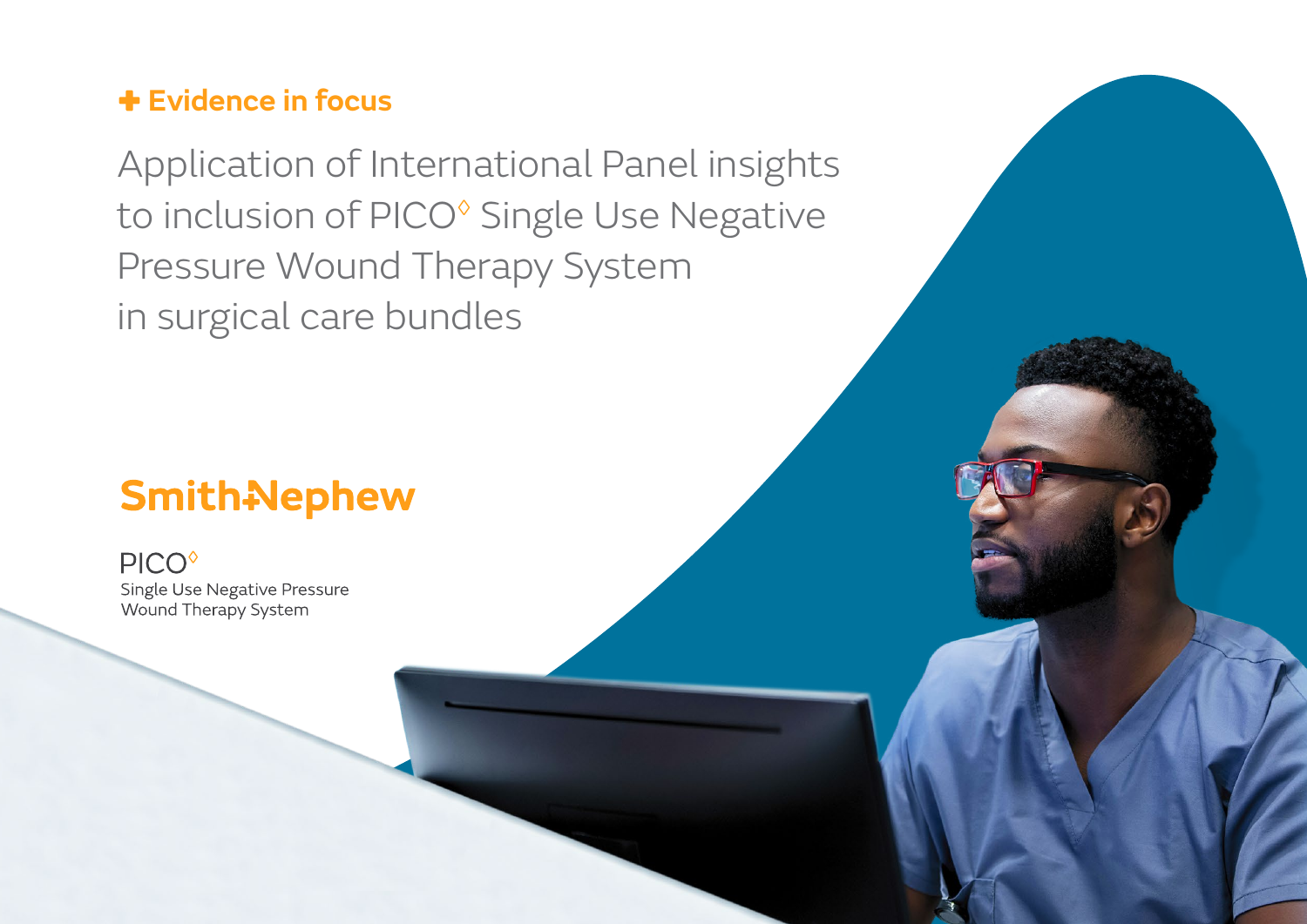### **Contents**

About the consensus publication

Background and aims<br>Assessing risk for single-use NPWT<br>Panel recommendations by surgery type

Panel recommendations for inclusion of single-use NPWT in surgical care bundles

Now to incorporate single-use NPWT into surgical care bundles/protocols<br>  $\overline{\phantom{a}}$ <br>
Overcoming challenges to single-use NPWT use based on cost<br>
Summary of panel findings applied to PICO<sup>®</sup> sNPWT

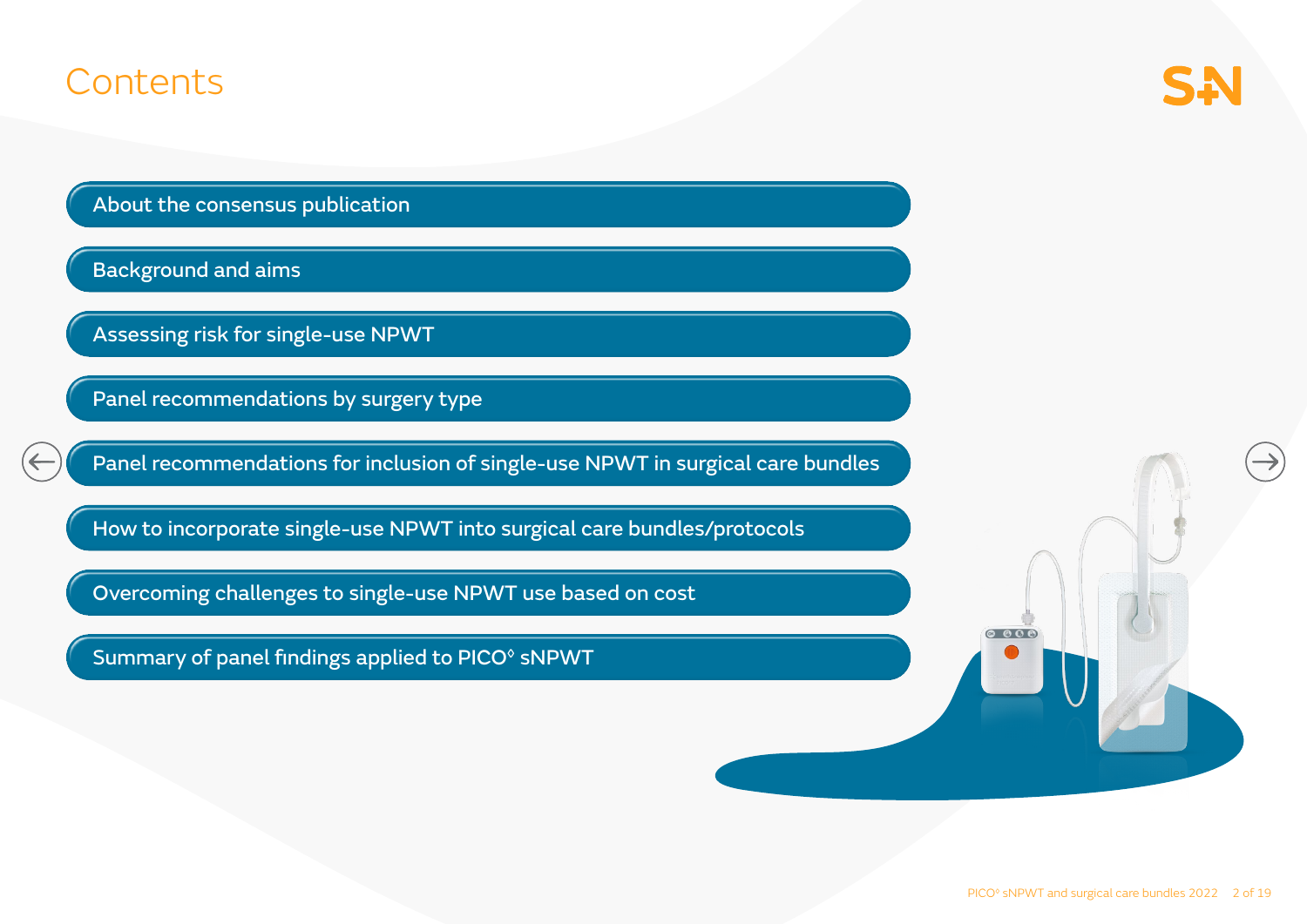## A consensus on single-use NPWT (sNPWT) for managing surgically closed incisions as part of surgical care bundles







**Inclusion of Single-Use Negative** Pressure Wound Therapy for the **Prevention of Closed-Incision. Surgical Site Complications in Multispecialty, Perioperative** Care Bundles: Insights From an **International Panel** 

d W Singer, MD; Ann Fowler, CNS; Jeanette Harri

This supplement was subject to the WOUNDS® peer-review procession of the Smith+Nephew.

HMP Global

Summarises the findings of a panel that:<sup>1</sup>

- **• Evaluated** how to incorporate prophylactic use of sNPWT into perioperative incision management protocols
- **• Developed guidance** that utilises clinical evidence and experience, as well as including a proposal for establishing change



**Singer RW,** *et al***.**  *Wounds*. 2021;33(Suppl 12):S11–S23.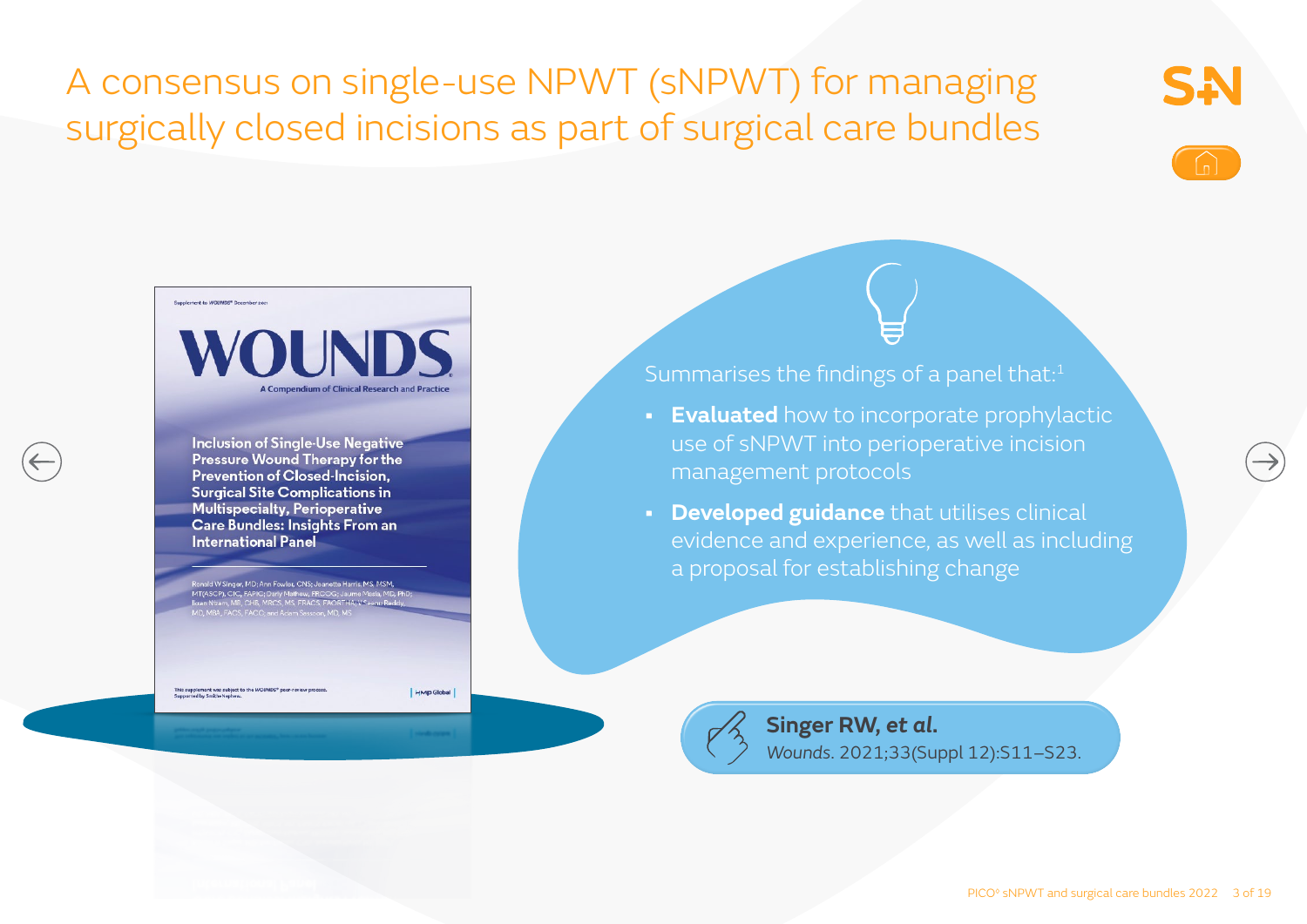## Guidance on use of sNPWT for surgically closed incisions Background and aims

Despite increasing evidence supporting its use to help prevent surgical site complications (SSCs), there is no consensus on whether sNPWT should be part of a surgical care bundle and, if so, how best to employ this approach as part of managing surgically closed incisions.<sup>1</sup>

A multinational panel from Australia, Spain, the UK and the USA was convened comprising:<sup>1</sup>

• Three orthopaedic surgeons, a director of cardiac surgery, a consultant obstetrician and gynaecologist, one chief of plastic surgery, a clinical nurse specialist and an infection control specialist

The panel discussed ways to incorporate prophylactic use of sNPWT into perioperative incision management protocols and developed a proposal to action the findings<sup>1</sup>

• PICO<sup>®</sup> sNPWT was the reference product for discussions



The aim of this resource is to review the panel insights and recommendations and demonstrate how they can be applied to the use of PICO sNPWT as part of surgical care bundles

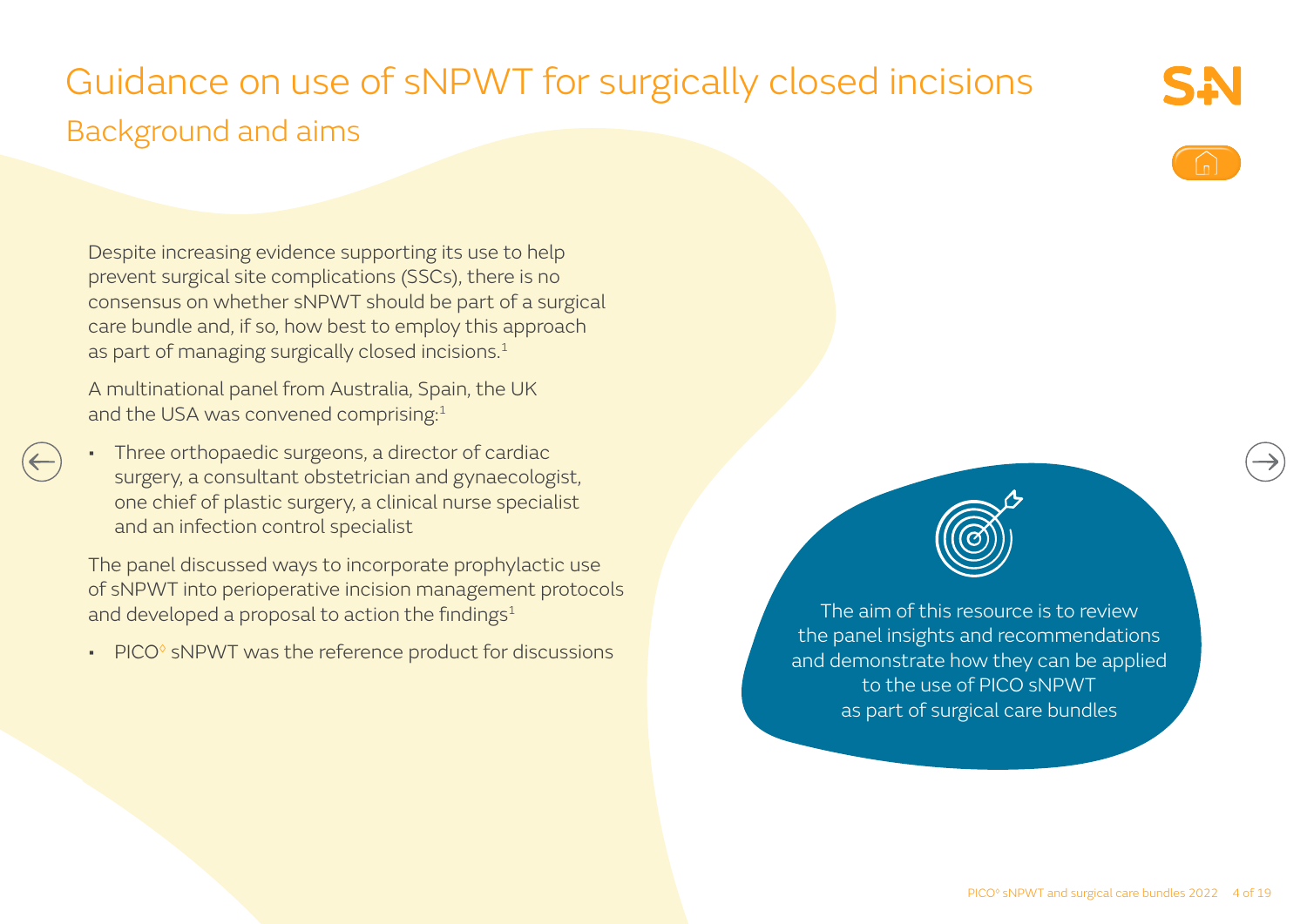## Assessing risk for use of sNPWT in surgical patients How it applies to use of PICO<sup>®</sup> sNPWT

Panel members highlighted a need for risk assessment when considering implementation of PICO sNPWT to help reduce the incidence of surgical site complications (SSCs):<sup>1</sup>

#### <u>बित्</u><br>स Risk assessment Risk factors Is primarily the responsibility of the surgeon Risk factors for SSCs, which may be mitigated or surgical team by PICO sNPWT, include: • Incision management can be planned prior • BMI >35kg/m2 to surgery • Poor nutrition • A risk-based algorithm can be used • Poor diabetic control to identify patients at high risk of SSCs prior to surgery • Immunosuppression • Chronic inflammatory disease • Advanced age

- Nicotine use
- History of radiation therapy
- Anticoagulation or bleeding disorders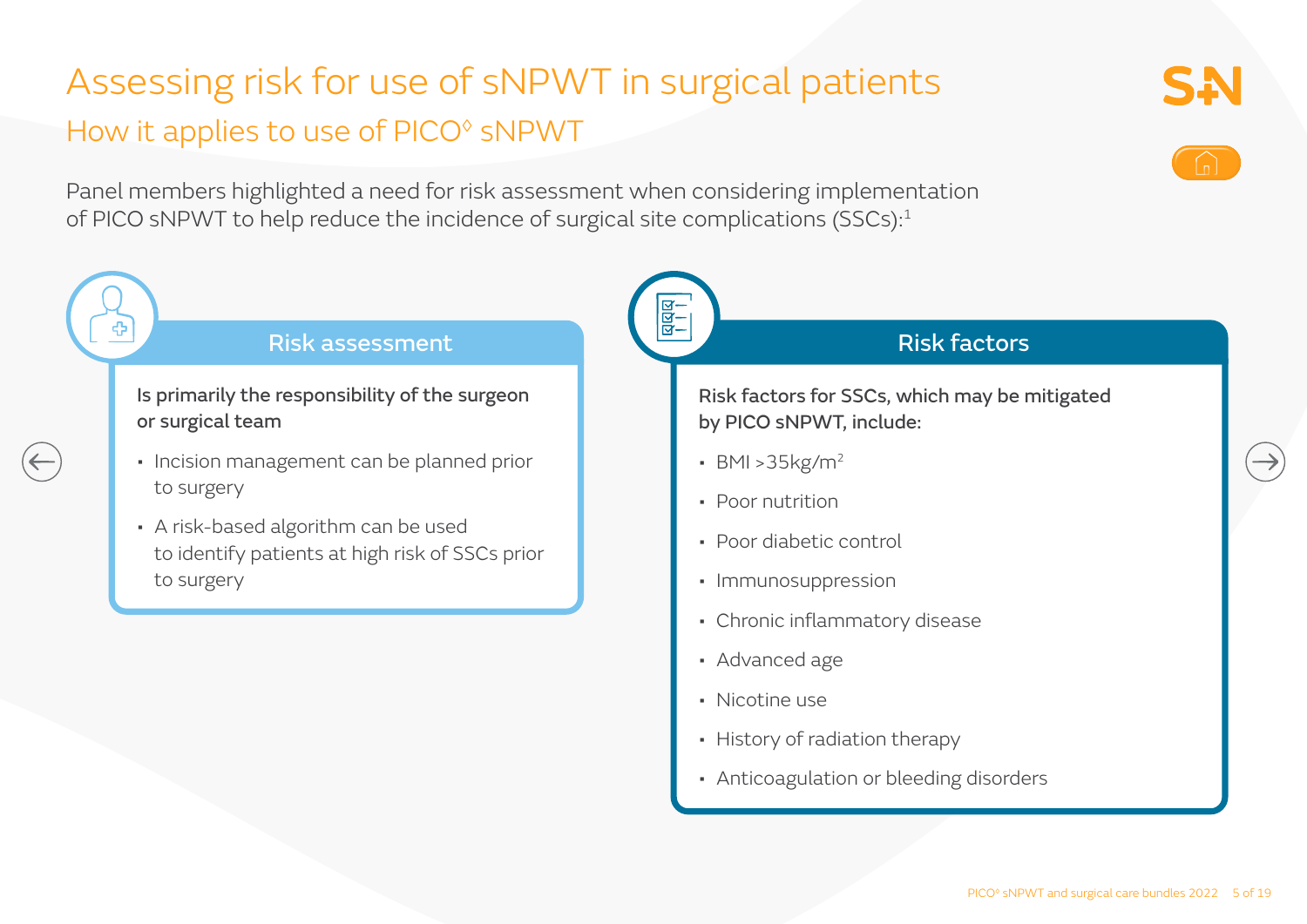## Other considerations for use of sNPWT in surgical patients How it applies to use of PICO<sup>®</sup> sNPWT

Panel members also highlighted economic discussions and communication priorities that may need to be considered when implementing PICO sNPWT in surgical patients<sup>1</sup>

#### Economic considerations

Discussions with hospital administration about adoption of sNPWT are the role of the surgeon, supported by the multidisciplinary team (and clinical audit where required)

- The costs of using PICO sNPWT can be outweighed by potential cost savings from:
	- Reducing hospital length of stay
	- Reducing infections
	- Preventing emergency room visits
	- Preventing readmissions

#### Communication priorities

Communication between surgical and postoperative teams, patients, family and home care nurses about use of PICO sNPWT is important

- It should be communicated that dressings should be checked by the surgical and postoperative teams while patients are in hospital
	- Also that PICO sNPWT should be left undisturbed for up to 7 days subject to the surgical procedure and surgeon preference
- Patients and nurses should receive simple written or pictorial instructions for use during the post-operative period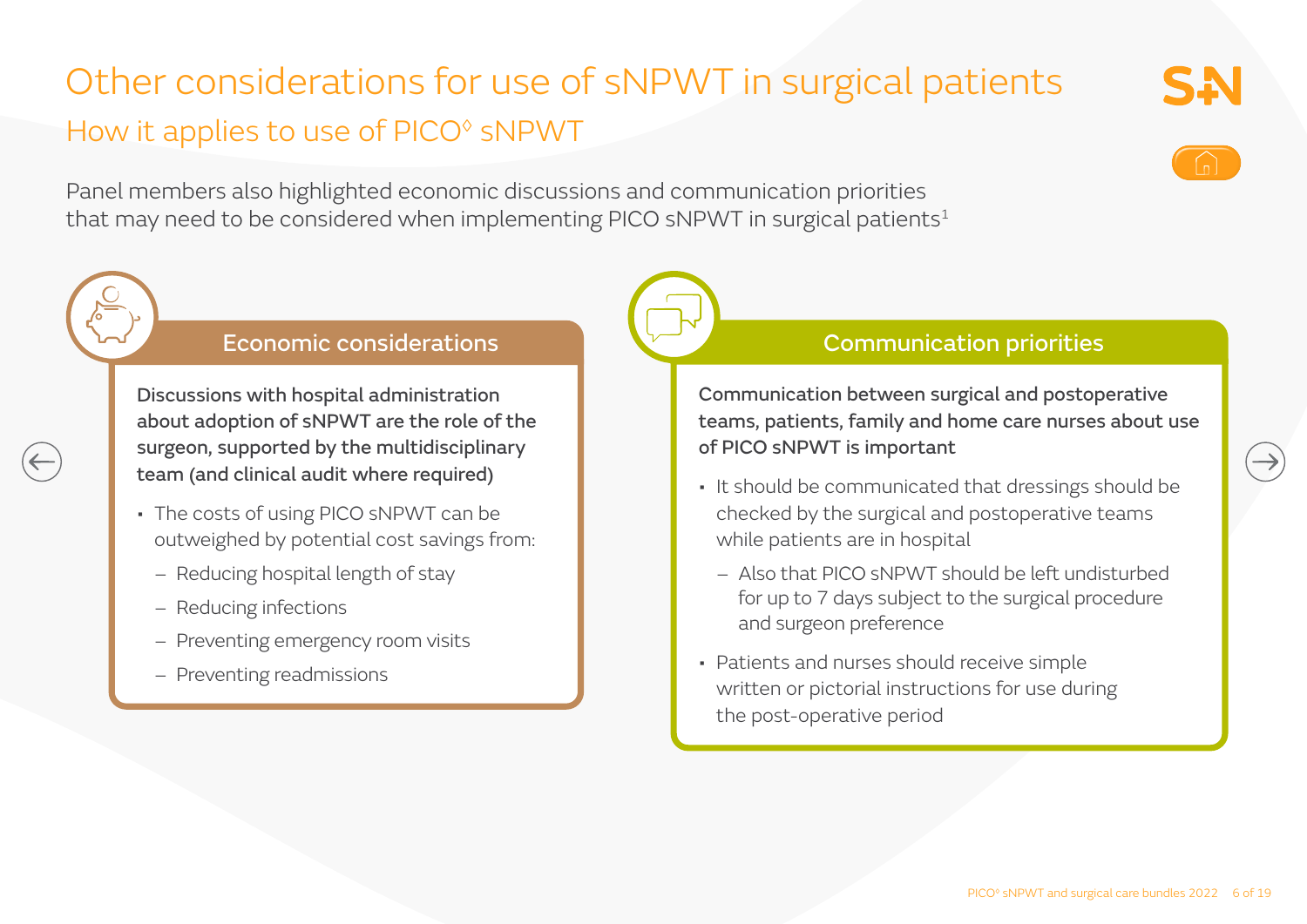## Panel recommendations for use of sNPWT<sup>1</sup> All surgical specialties

Specific recommendations for certain surgical procedures where PICO<sup>®</sup> sNPWT could be used:

|          | <b>Orthopaedic surgery</b>                   | Use of sNPWT can <i>help expedite discharge</i> because it has been shown to reduce postsurgical<br>complications in several orthopaedic procedures (including total knee and hip arthroplasty) |
|----------|----------------------------------------------|-------------------------------------------------------------------------------------------------------------------------------------------------------------------------------------------------|
|          | <b>Abdominal surgery</b>                     | Knowing the high prevalence of complications following abdominal surgery, sNPWT should be used<br>to prevent or reduce the complexities of healing                                              |
|          | <b>Obstetric and</b><br>gynaecologic surgery | Using sNPWT to prevent infection or complications after a caesarean section has the potential<br>to impact the patient and newborn positively                                                   |
|          | <b>Cardiac surgery</b>                       | Using sNPWT in patients who have undergone cardiac surgery may help prevent infection and keep<br>the incision stable                                                                           |
| $\theta$ | <b>Plastic surgery</b>                       | Patients requiring plastic surgery and who may have operative risk factors for SSCs could benefit<br>from using SNPWT to decrease infection, antibiotic use*, reoperation and hospital stay     |
|          |                                              |                                                                                                                                                                                                 |

*\*Use of sNPWT is not intended to replace perioperative systemic antibiotics, but may help to avoid their use beyond the perioperative period.*

SN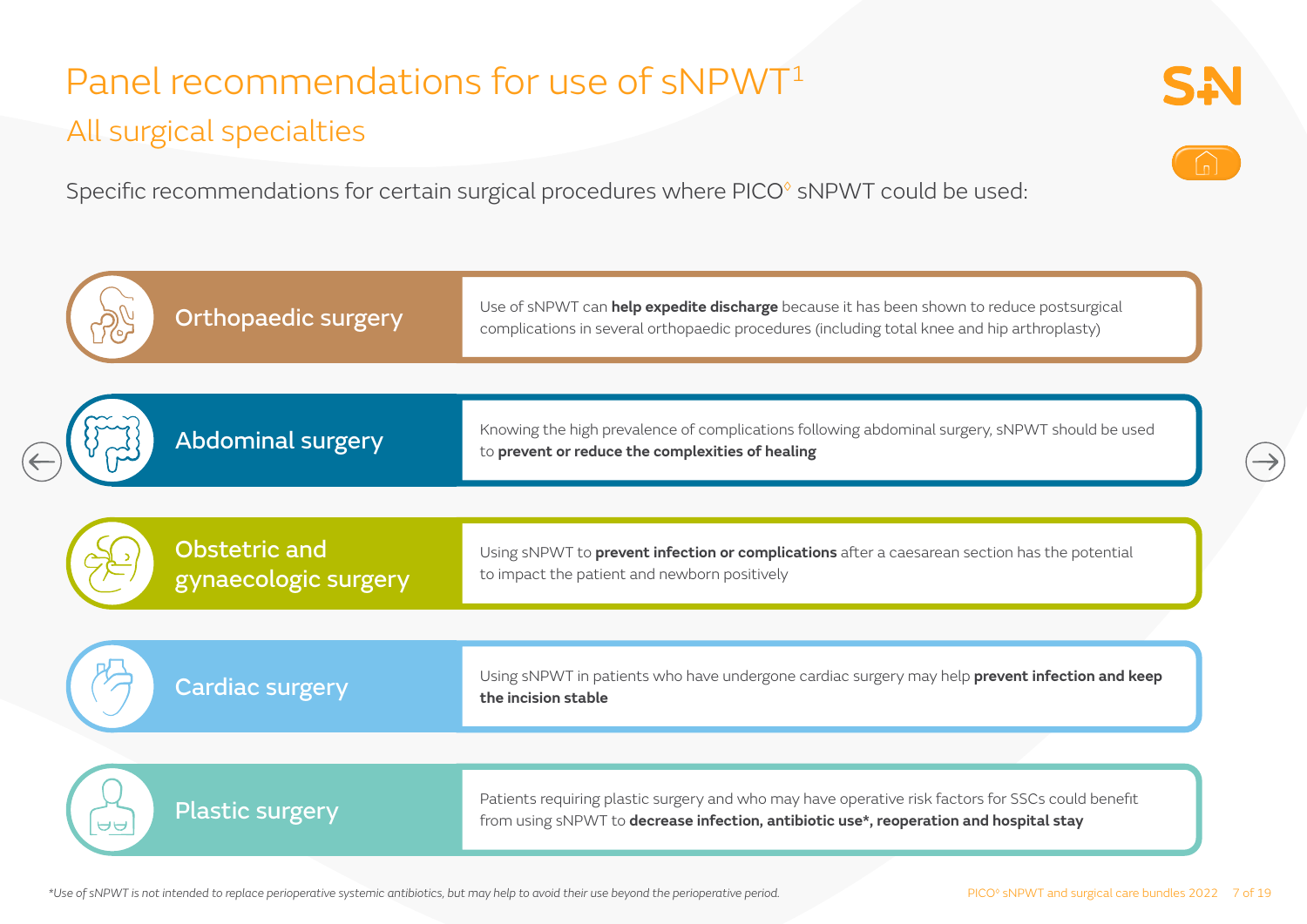### Panel considerations and recommendations on use of sNPWT SN Orthopaedic surgery





#### **Considerations**

- To help reduce the incidence of surgical site infections (SSIs), which can result in implant removal<sup>2</sup>
- To help reduce accumulation of post-operative fluid in soft tissues;<sup>3-7</sup> this can affect range of motion and joint function, which may lead to early hospital discharge and speed up rehabilitation $1$
- To help keep the incision covered and secured,<sup>8</sup> which may reduce the incidence of SSCs for extremely thin patients or those with poor nutritional status $1$
- To help reduce the risk of dehiscence and postoperative infection for obese patients<sup>1</sup>

#### Recommendation

Use of sNPWT **can help expedite discharge** because it has been shown to reduce postsurgical complications in several orthopaedic procedures (including total knee and hip arthroscopy $)^1$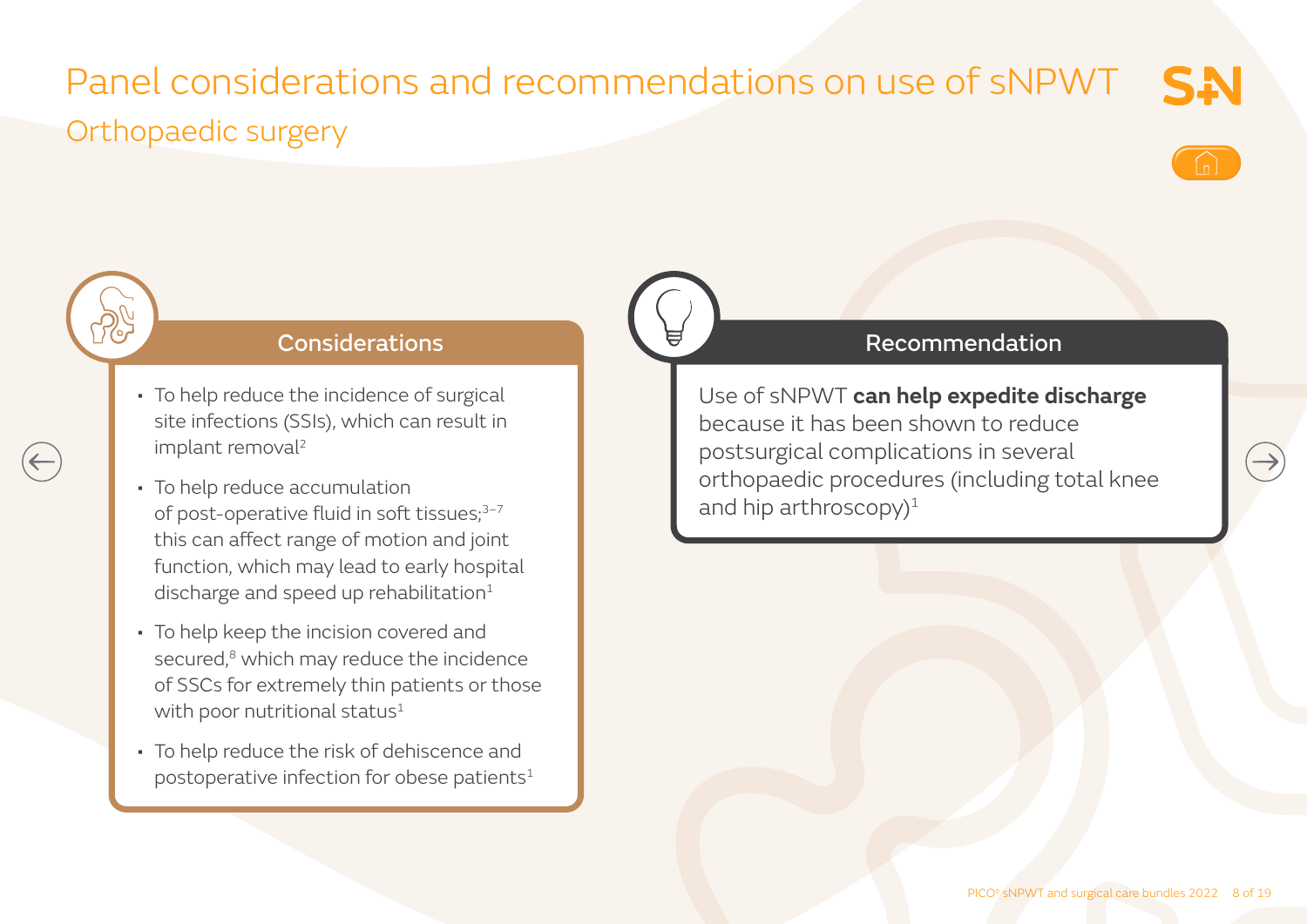## Panel considerations and recommendations on use of sNPWT Abdominal surgery



**SA** 



 $\left(\leftarrow\right)$ 

### Considerations

- To help reduce the complexities of healing as the incidence of SSCs is high in abdominal surgery1,4,8–10
- For example, patients undergoing colorectal surgical procedures are perceived to be at increased risk of seroma, hematoma, and SSIs versus other procedures,<sup>8</sup> due to the large surface area involved and the presence of interstitial fluid<sup>1</sup>

#### Recommendation

Knowing the high prevalence of complications following abdominal surgery, sNPWT should be used to **prevent or reduce the complexities of healing**1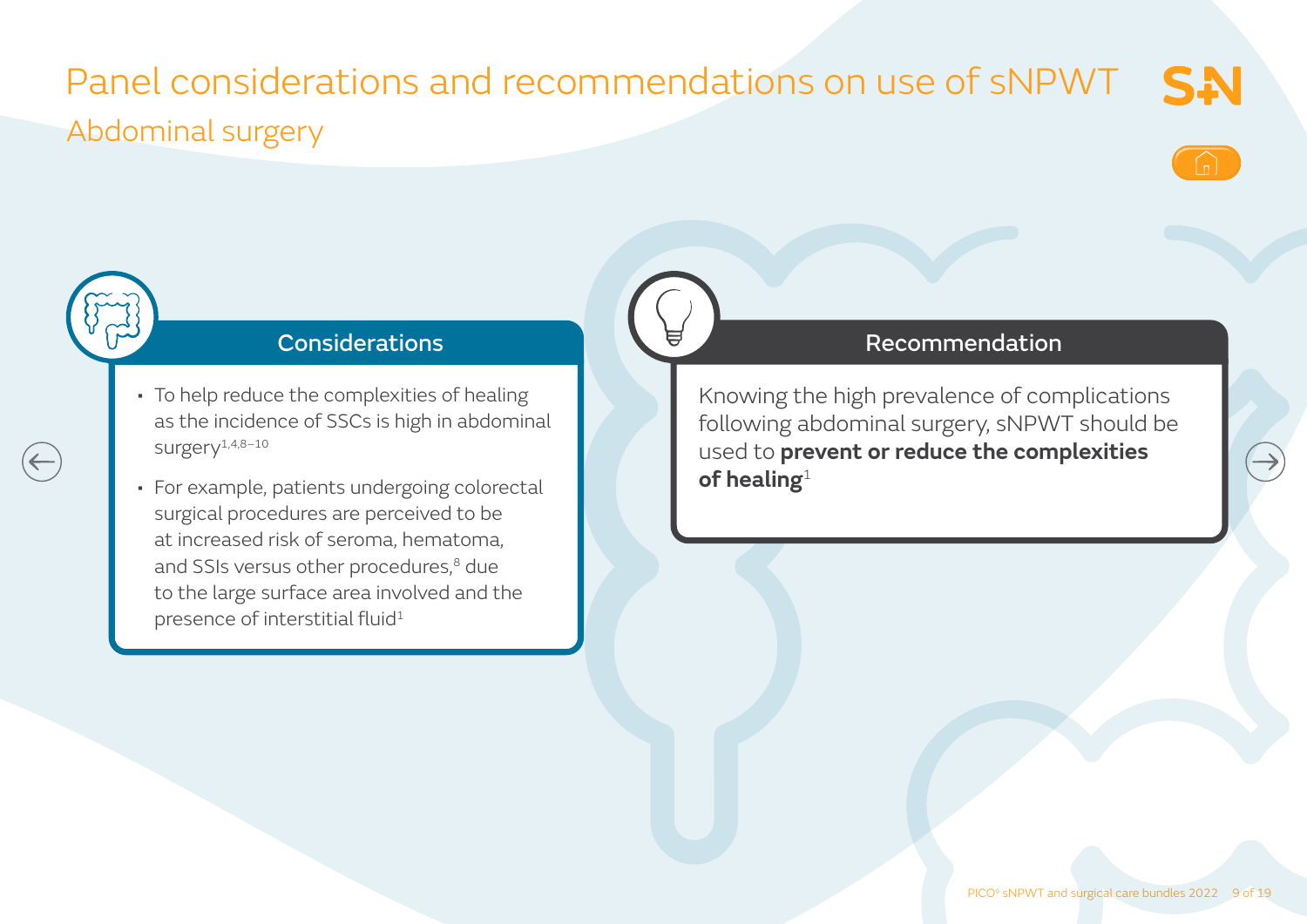## Panel considerations and recommendations on use of sNPWT Obstetric/gynaecologic surgery



 $\rightarrow$ 

SN



#### Considerations

- To help reduce the risk of SSCs in women undergoing obstetric or gynaecologic surgery with pre-operative risk factors (eg, pre-pregnancy BMI >35kg/m2, diabetes, nicotine use, presence of a large pannus, use of immunosuppressive medications, long preoperative stay and repeat caesarean sections) $1$
- SSIs after caesarean section can be painful and traumatic for mothers, which can affect caring for their newborn $11$
- Re-explorations of the abdomen, repeat caesarean sections and emergency cesareans increase the risk of SSCs1,12–14

#### Recommendation

Using sNPWT to **prevent infection or complications** after a caesarean section has the potential to impact the patient and newborn  $positively<sup>1</sup>$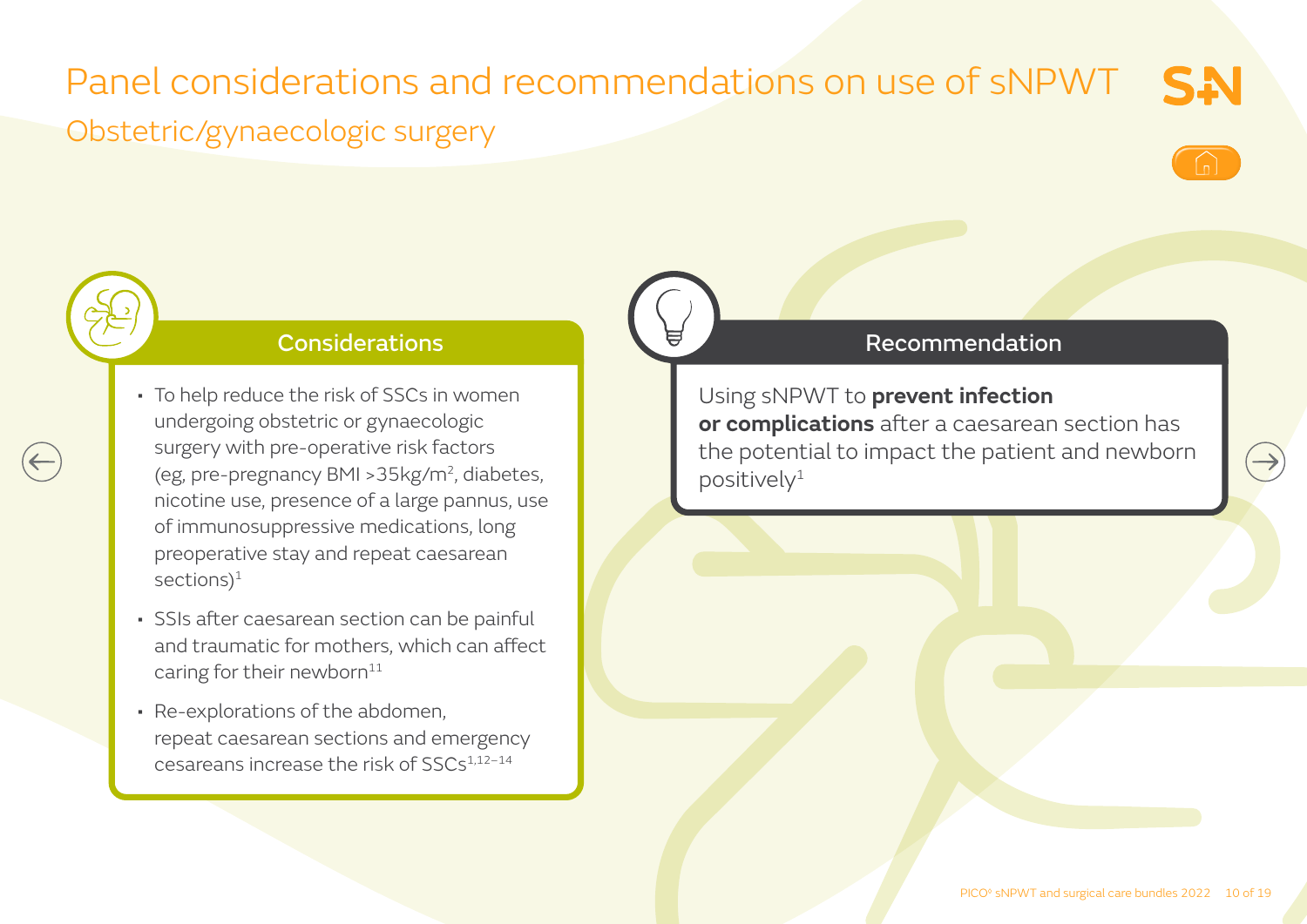### Panel considerations and recommendations on use of sNPWT SN Cardiac surgery



#### Considerations

- $\cdot$  To help reduce morbidity<sup>15</sup> and the overall cost of care<sup>16</sup> by helping to prevent mediastinal SSIs1
- Patients considered to be at high risk of SSCs include those with diabetes, obesity, low albumin levels, poor tissue due to age or steroids, prior methicillin-resistant *Staphylococcus aureus* (MRSA) infection and previous procedures<sup>8,17</sup>
- Sternotomies closed with additional hardware may benefit from using sNPWT to protect the incision from bacterial contamination and keep the incision stable (ie, reduce lateral tension) $1$

#### Recommendation

Using sNPWT in patients who underwent cardiac surgery may help **prevent infection and keep the incision stable**<sup>1</sup>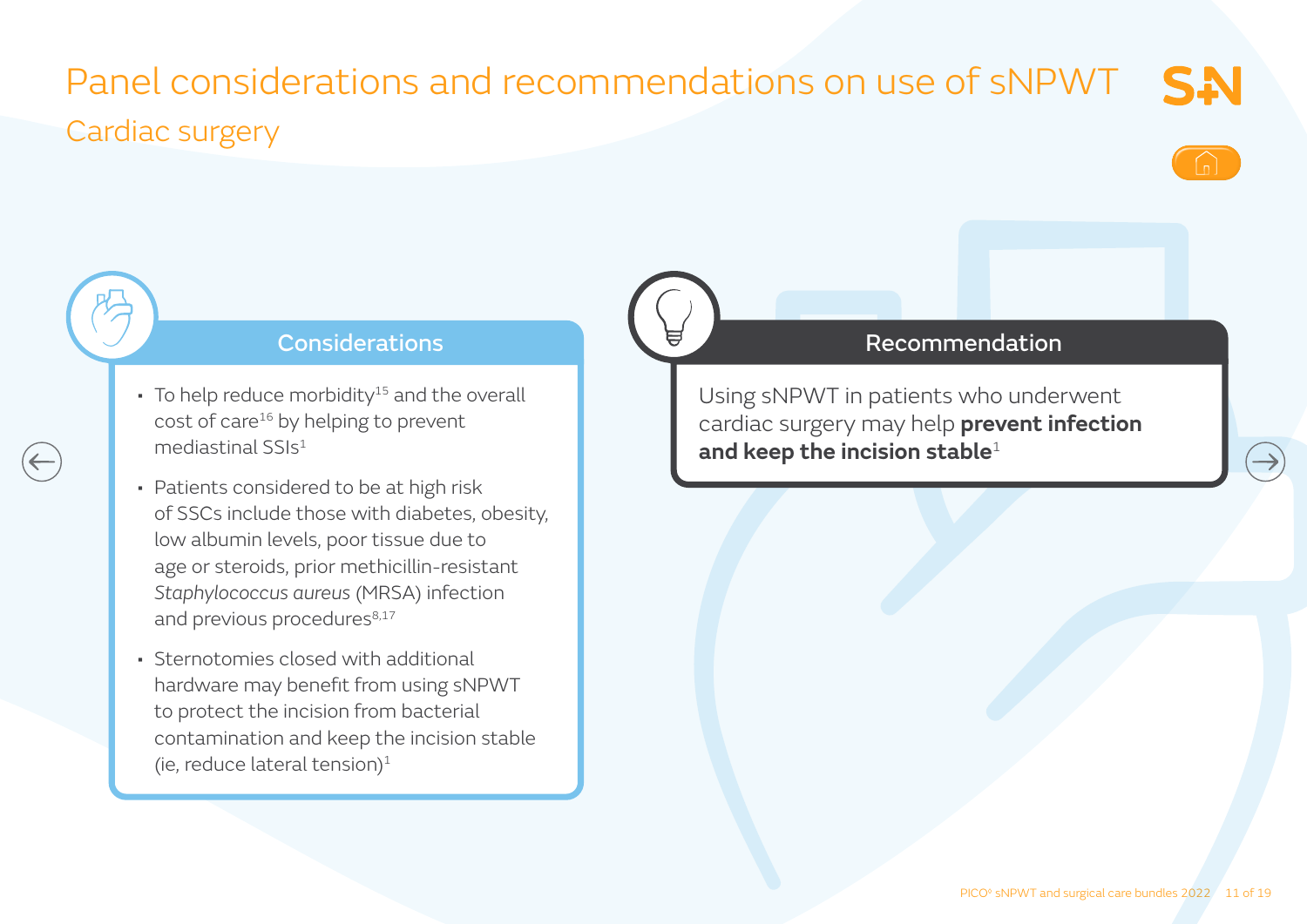### Panel considerations and recommendations on use of sNPWT SN Plastic surgery



#### **Considerations**

• To help reduce the risk of infection and reoperation, antibiotic use\* and length of hospital stay<sup>1</sup>

 $\Theta$ 

- Pre-operative risk factors for SSCs in patients undergoing reconstructive breast surgery are similar to other types of surgery (ie, diabetes, obesity, nicotine use and cancer treatments) $8,18$
- Plastic surgeons often assist other specialties with procedures, some of which could be contaminated after trauma or from abdominal contents $1$

#### Recommendation

Patients requiring plastic surgery and who may have operative risk factors for SSC could benefit from using sNPWT to **decrease infection, antibiotic use\*, reoperation and hospital stay**<sup>1</sup>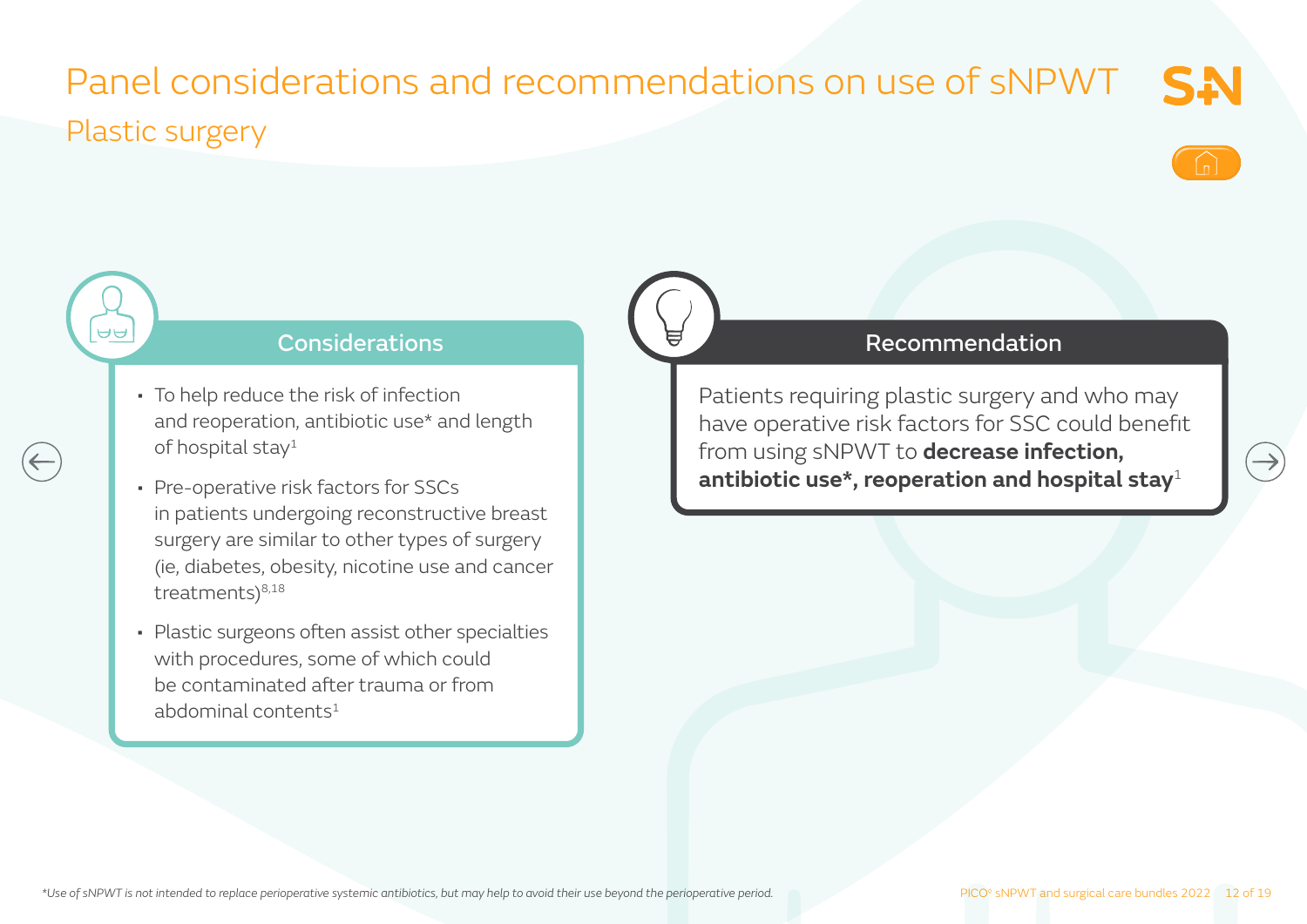## Panel recommendations for a typical surgical care bundle<sup>1</sup> Where PICO<sup>®</sup> sNPWT could be included



A surgical care bundle approach, which considers use of sNPWT, can be adopted by clinical groups and hospitals for perioperative management and/or to help predict post-operative SSCs

This approach uses:

- Pre-operative risk stratification
- Effective team communication

#### **A sample care bundle for surgical procedures:**

- Comprehensive pre-operative testing
- **• SSC risk factor identification\***
- Nasal decolonisation
- Blood glucose optimisation
- Use of chlorhexidine gluconate wipes (night before surgery)
- Clear liquids after midnight (not nil by mouth)
- Skin closure using sutures
- Appropriate use of perioperative antibiotics
- Maintenance of warm operating room temperature
- **• Standardised incisional management using sNPWT\***
- Early referral to wound care team for SSCs
- Education of care givers, patients and family

#### **\*Risk factors where use of sNPWT should be considered**

Advanced age, diabetes, emergency procedure, immunosuppression, long perioperative hospital stay, nicotine use, obesity (BMI >35kg/m2), poor nutrition, presence of hardware and previous MRSA infection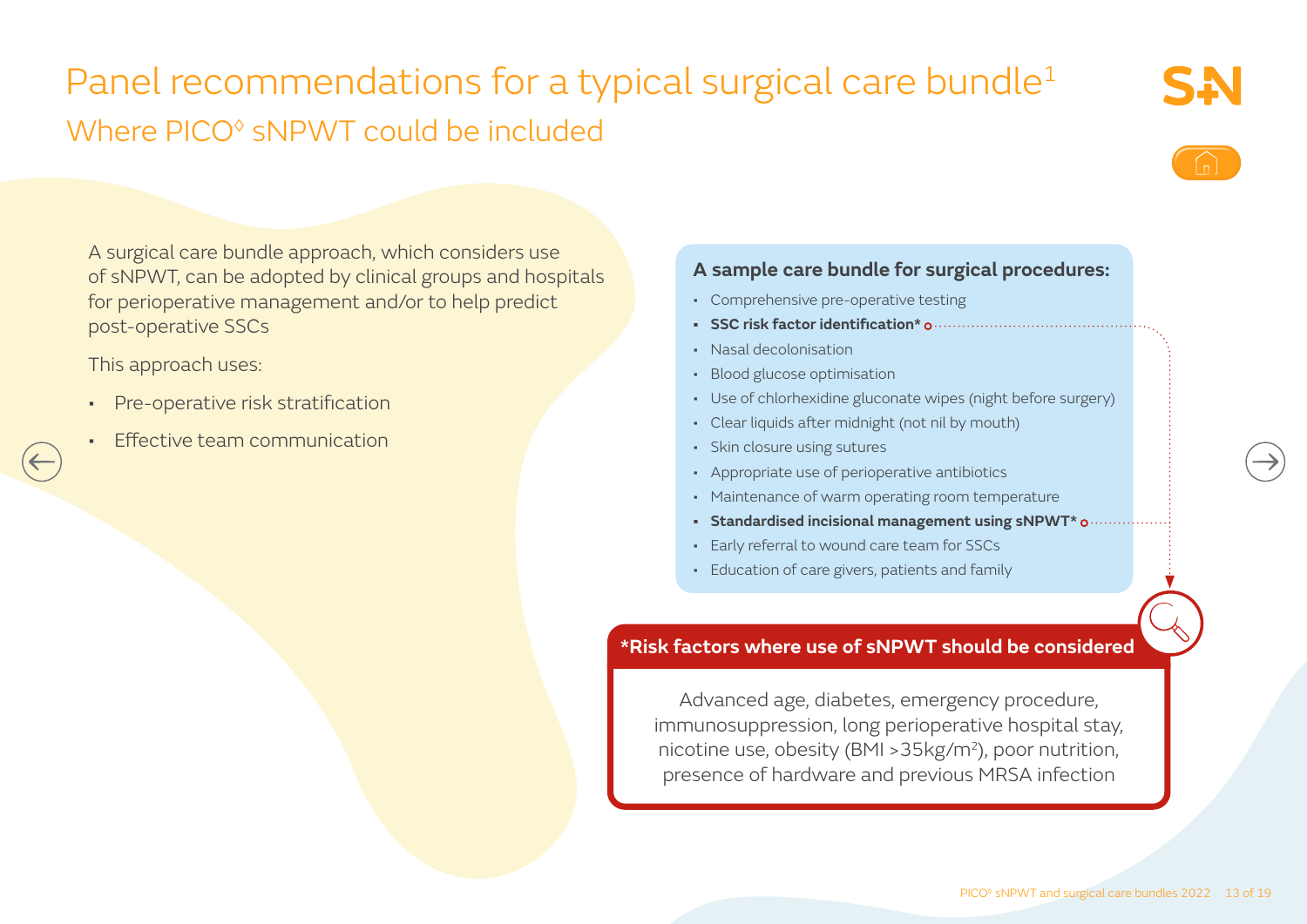## How to embed use of PICO<sup>®</sup> sNPWT in standard post-operative management to help prevent SSCs

Strong clinical and economic evidence supports the use of PICO sNPWT as part of surgical care bundles and local protocols to help reduce the incidence of SSCs<sup>19,20</sup>

• The panel proposed three steps for incorporation of sNPWT into surgical care bundles and protocols,<sup>1</sup> which could be applied to PICO sNPWT as follows:

**2**



**1**

the at-risk population

Define risk factors for:

- Patients
- Procedures
- Perioperative period
- Intra-operative period

### **Establish**

a financial case for change

- Estimate the number of procedures
- Understand the expected SSC incidence
- Calculate expected costs for treating SSCs, including:
	- Length of stay (bed days)
	- Readmissions
	- Re-interventions
	- Out-patient follow-up care
	- Community follow-up care
- Compare expected costs of SSCs with the cost of using PICO sNPWT

#### **Prove**

**3**

benefit by implementing a pathway

- Identify patients through pre-operative screening
- Apply PICO sNPWT as standard of care
- Embed practice change through regular communication and education



 $\rightarrow$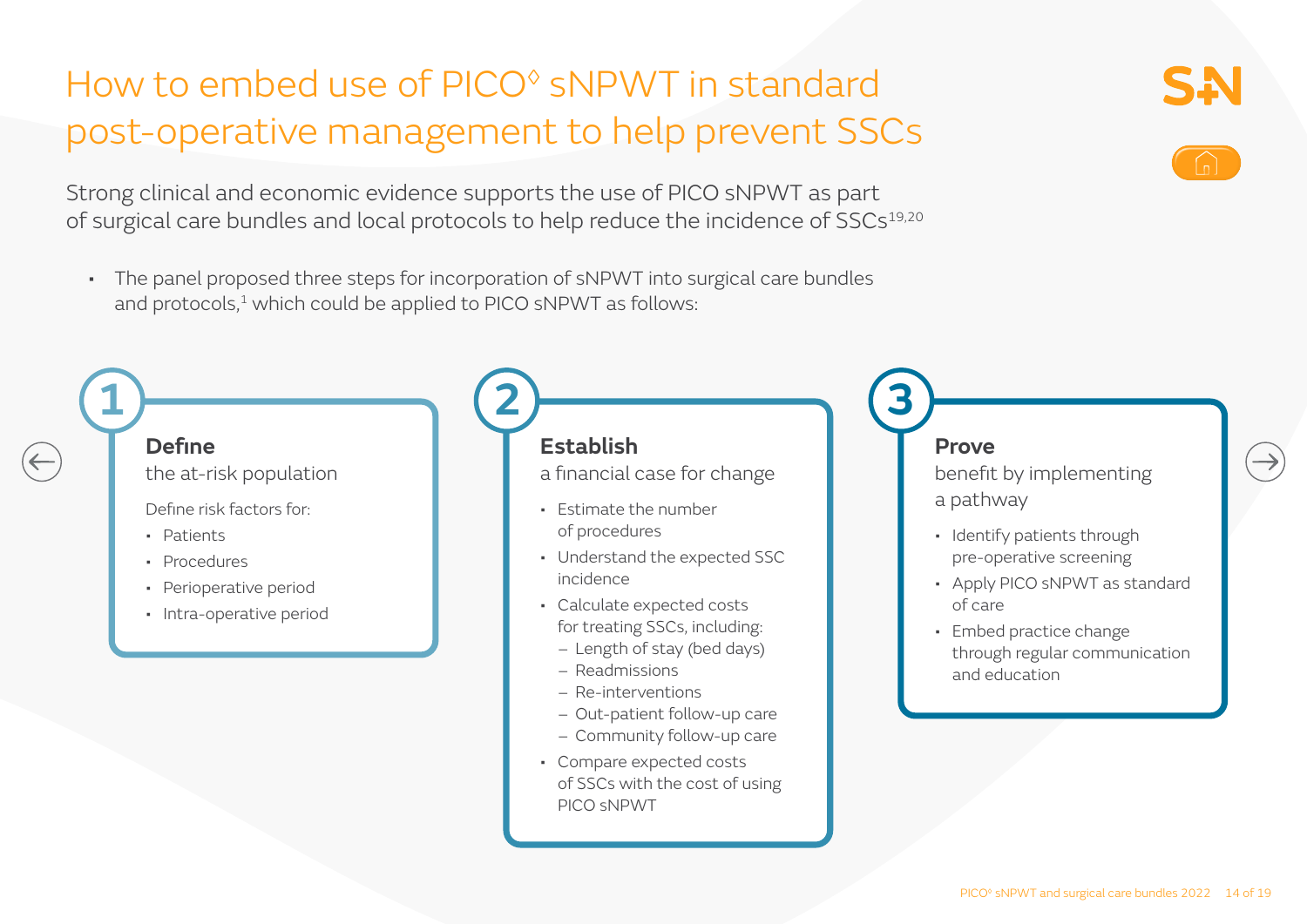## Role of the care team in delivering surgical care bundles that may include PICO◊ sNPWT

The panel made specific recommendations on the role of care team members in ensuring the success of surgical care bundles and how to assess appropriate and effective use of  $sNPWT<sup>1</sup>$ 



- All players on the health care team must **understand and accept their roles and the rationale for the interventions** that need to be put in place
- Care team members need to **ensure surgical patients are informed about and involved in their care** and monitored throughout the healing process
- Care team members need to **ensure the bundle is working** to achieve good outcomes

#### Use of sNPWT

- **• Identifying patients at risk** for complications is paramount to demonstrating where sNPWT can be most effective
- A **canister-free sNPWT device** should be used as part of a surgical bundle
- Postoperative care should include **monitoring the extended use** of sNPWT

SA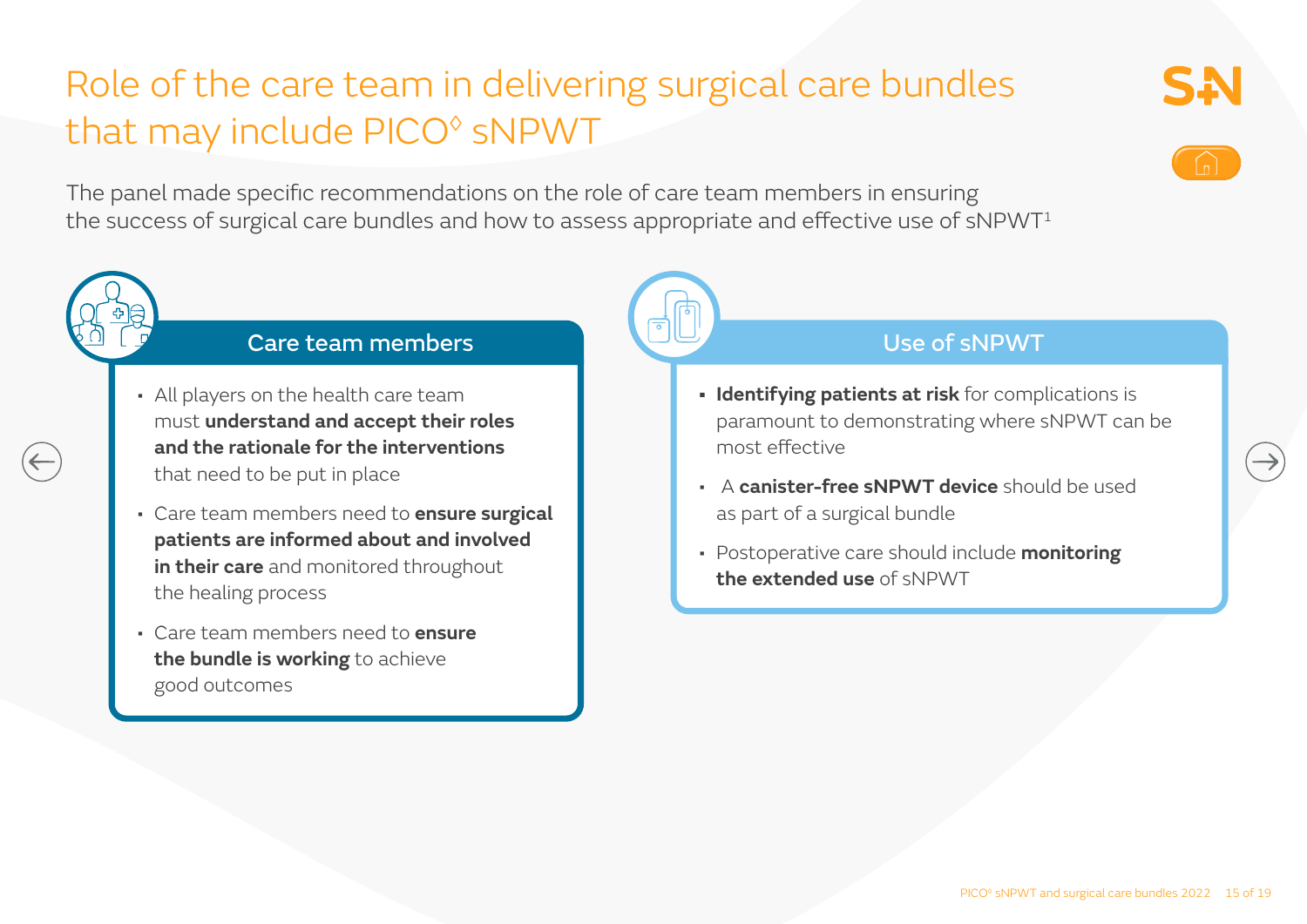## Overcoming challenges: clinical/administrative stakeholders<sup>1</sup> Application to use of PICO◊ sNPWT

The panel suggested that addressing clinical and financial burdens of **additional inpatient days, readmissions, and/or surgical reintervention (ie, cost effectiveness)** can help facilitate a change in practice and standard of care using PICO sNPWT

• Upfront costs should be compared with estimated expenditure for treating SSCs (including infection) in a specific patient population

 $(\leftarrow)$ 

- Where its use may not be cost effective for all patients, it can be reserved for those at **highest risk of SSCs**
- Restrict use for **all high-consequence patients**, such as for joint replacement patients where deep infection could be catastrophic (ie, result in implant removal)
- **• Preoperative identification** can ensure that a device and dressings are available in the operating room at time of surgery, avoiding indiscriminate use for patients who are at low risk of SSCs

Using PICO sNPWT can potentially **reduce postoperative expenses**, which can outweigh the initial outlay of funds

SA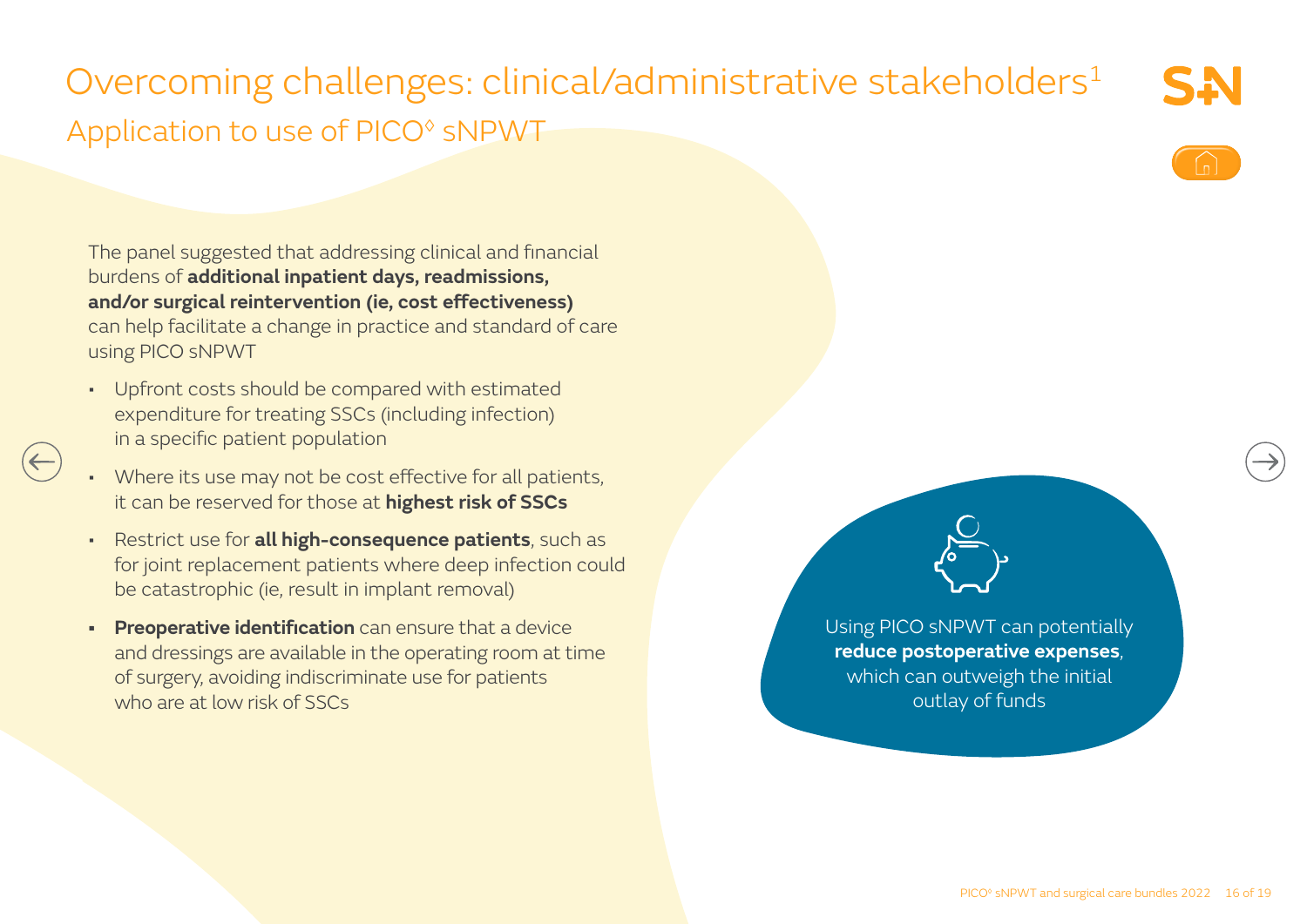### Summary of panel findings on use of sNPWT<sup>1</sup> applied to PICO◊ sNPWT





PICO sNPWT can be **incorporated into a care bundle or standardised protocol** for patients undergoing surgery to help:

- Expedite discharge in **orthopaedic surgery**
- Reduce complexities of healing in **abdominal surgery**
- Reduce the incidence of infection or complications in **obstetric and gynaecologic surgery**
- Reduce the incidence of infection and keep the incision stable in **cardiac surgery**
- Reduce the incidence of infection, decrease antibiotic use\*, reduce the risk of reoperation and shorten hospital stay in **plastic surgery**

Use of PICO sNPWT can be **embedded in standard post-operative management** by:

- Defining the at-risk population
- Establishing a financial case for change
- Proving benefit by implementing a pathway (with regular reviews)



Current informed opinion and research support incorporating PICO sNPWT into surgical care bundles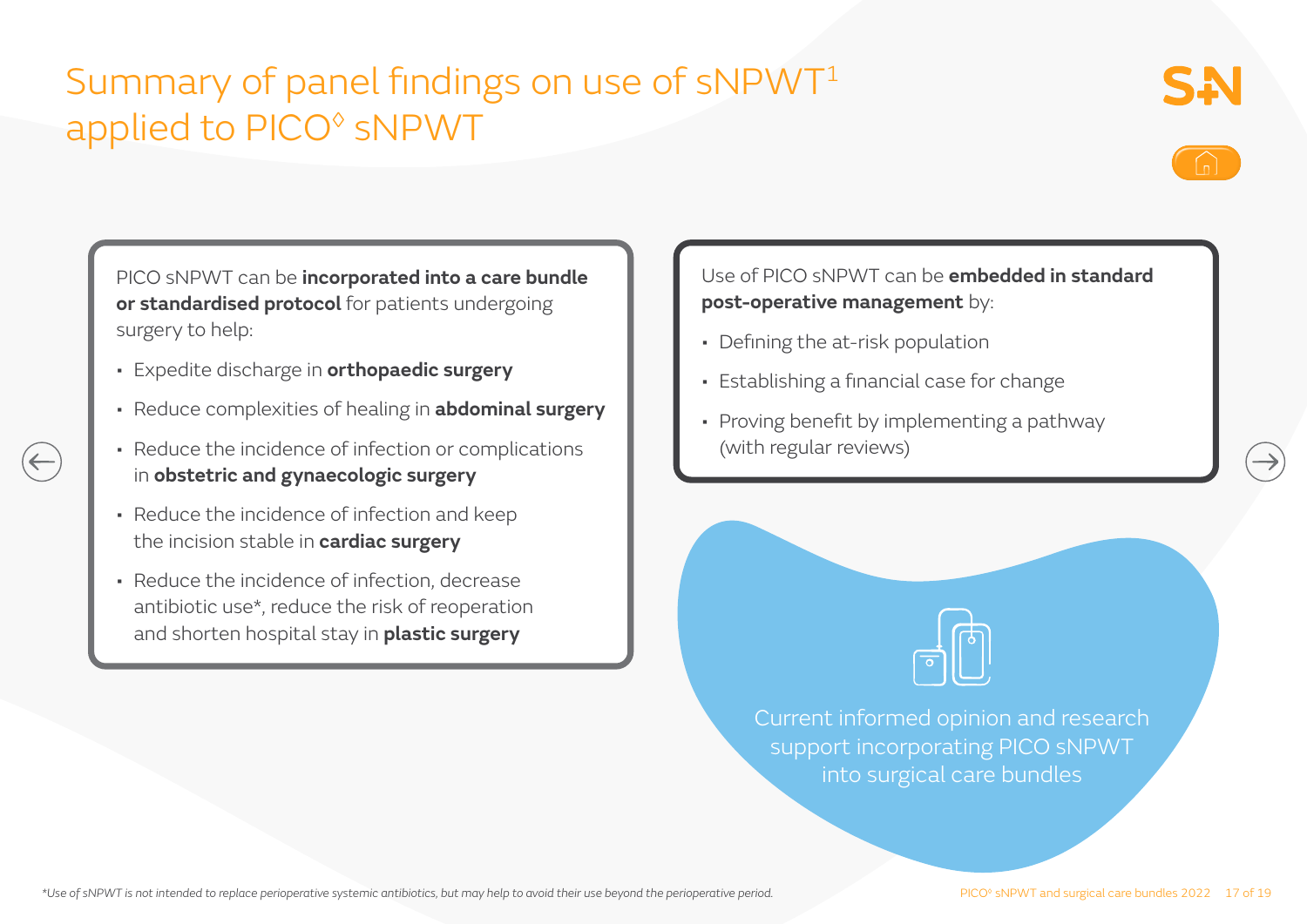### References

- 1. Singer RW, Fowler A, Harris J, *et al*. Inclusion of single-use negative pressure wound therapy for the prevention of closed-incision, surgical site complications in multispecialty, perioperative care bundles: insights from an international panel. *Wounds*. 2021;33(Suppl 12):S11–S23.
- 2. Kapadia BH, Berg RA, Daley JA, Fritz J, Bhave A, Mont MA. Periprosthetic joint infection. *Lancet*. 2016;387(10016):386–394.
- 3. Karlakki S, Brem M, Giannini S, Khanduja V, Stannard J, Martin R. Negative pressure wound therapy for management of the surgical incision in orthopaedic surgery: A review of evidence and mechanisms for an emerging indication. *Bone Joint Res*. 2013;2(12):276–284.
- 4. Fowler AL, Barry MK. Closed incision negative pressure therapy: results of recent trials and recommendations for clinical practice. *Surgeon*. 2020;18(4):241–250.
- 5. Birke-Sorensen H, Malmsjo M, Rome P, et al. Evidence-based recommendations for negative pressure wound therapy: treatment variables (pressure levels, wound filler and contact layer) – steps towards an international consensus. *J Plast Reconstr Aesthet Surg.* 2011;64:S1–16.
- 6. Scalise A, Calamita R, Tartaglione C, et al. Improving wound healing and preventing surgical site complications of closed surgical incisions: a possible role of incisional negative pressure wound therapy. A systematic review of the literature. *Int Wound J.* 2016;13(6):1260–1281.
- 7. Shim HS, Choi JS, Kim SW. A role for postoperative negative pressure wound therapy in multitissue hand injuries. *Biomed Res Int.* 2018:3629643.
- 8. World Union of Wound Healing Societies (WUWHS) Consensus Document. Closed surgical incision management: understanding the role of NPWT. *Wounds International*. 2016. Available at: https://www.woundsme.com/resources/details/consensus-document-closed-surgical-incision-management-understanding-the-role-of-npwt-wme Accessed November 2021.
- 9. Alkaaki A, Al-Radi O, Khoja A, *et al*. Surgical site infection following abdominal surgery: a prospective cohort study. *Can J Surg*. 2019;62(2):111–117.
- 10. European Centre for Disease Prevention and Control. Surveillance report. Healthcare-associated infections: surgical site infections. Annual epidemiological report for 2017. Available at: https://www.ecdc.europa.eu/sites/default/files/documents/AER\_for\_2017-SSI.pdf Accessed November 2021.
- 11. Pelko C. Reduction in Cesarean infections through education of patients and use of consistent practices by the health care team. *JOGNN*. 2019;48(Suppl 3S):S109.
- 12. Gomaa K, Abdelraheim AR, El Gelany S, Khalifa EM, Yousef AM, Hassan H. Incidence, risk factors and management of post cesarean section surgical site infection (SSI) in a tertiary hospital in Egypt: a five year retrospective study. *BMC Pregnancy and Childbirth*. 2021;21:634.
- 13. European Wound Management Association (2020). Birth-related wounds risk, prevention and management of complications after vaginal and caesarean section birth. Available at: https://ewma.org/what-we-do/projects/birth-related-wounds Accessed November 2021.
- 14. Schneid-Kofman N, E Sheiner, A Levy, G Holcberg. Risk factors for wound infection following cesarean deliveries. *Int J Gynaecol Obstet*. 2005;90(1):10–15.
- 15. Perrault LP, Kirkwood KA, Chang HL, *et al*. A prospective multi-institutional cohort study of mediastinal infections after cardiac operations. *Ann Thorac Surg*. 2018;105(2):461–468.
- 16. Mehaffey JH, Hawkins RB, Byler M, Charles EJ, Fonner C, Kron I, *et al.* Cost of individual complications following coronary artery bypass grafting. *J Thorac Cardiovasc Surg*. 2018;155(3):875–882.
- 17. Phoon PHY, Hwang NC. Deep sternal wound infection: diagnosis, treatment and prevention. *J Cardiothorac Vasc Anesth*. 2020;34(6):1602–1613.
- 18. Masoomi H, Fairchild B, Marques ES. Frequency and predictors of 30-day surgical site complications in autologous breast reconstruction surgery. *World J Plast Surg*. 2019;8(2):200–207.
- 19. Saunders C, Nherera LM, Horner A, Trueman A. Single-use negative-pressure wound therapy versus conventional dressings for closed surgical incisions: systematic literature review and meta-analysis. BJS Open. 2021;5(1):zraa003. Nherera LM, Saunders C, Verma S, Trueman P, Fatoye F. Single-use negative pressure wound therapy reduces costs in closed surgical incisions: UK and US economic evaluation. *J Wound Care*. 2021;30(Sup5):S23–S31.
- 20. NICE Guidance. PICO negative pressure wound dressings for closed surgical incisions. Medical technologies guidance [MTG43]. May 2019. Available at: https://www.nice.org. uk/guidance/MTG43 Accessed November 2021.